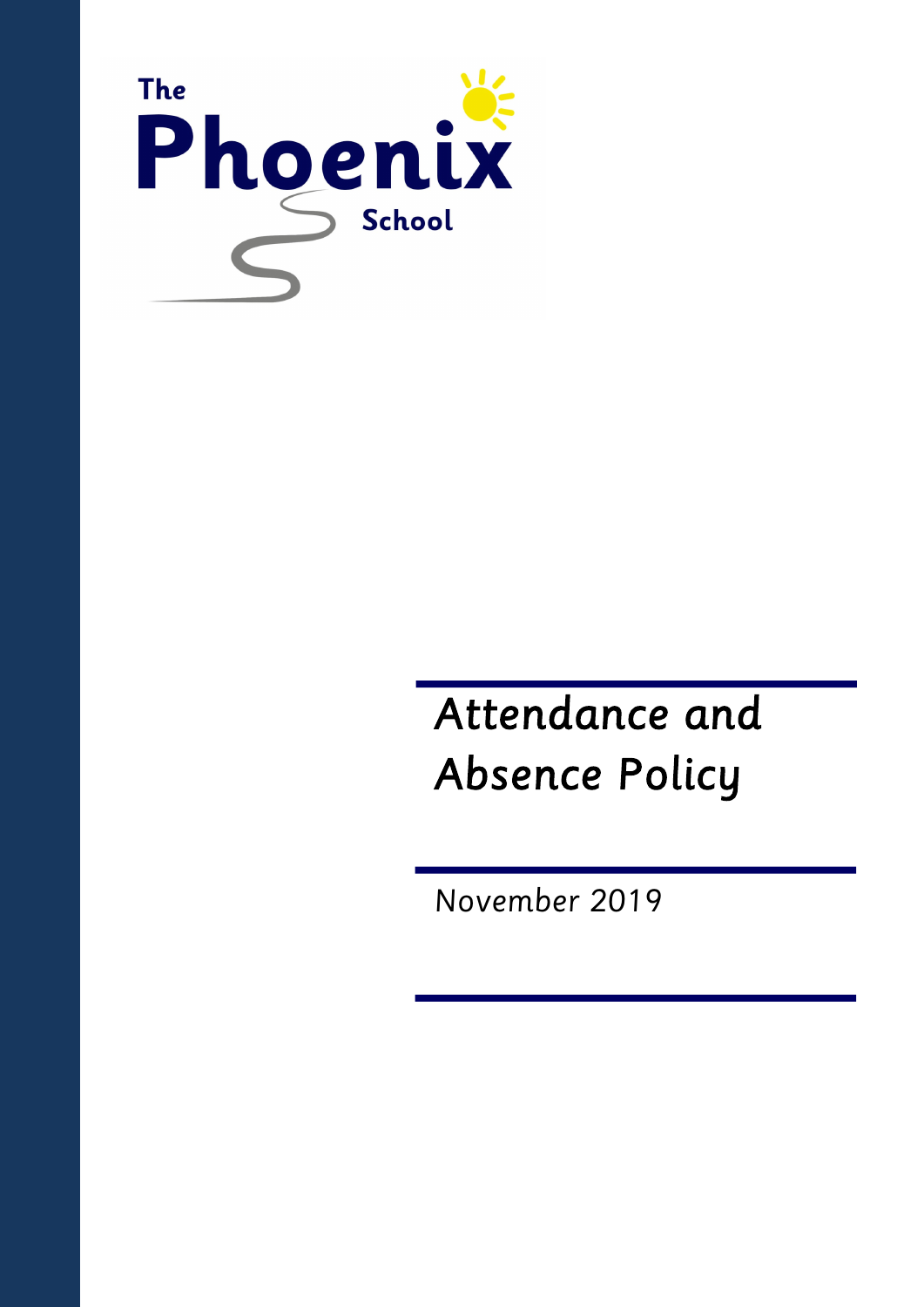

# **Introduction**

The Phoenix School aims to maximise attendance rates in order to ensure that all our pupils are able to take the fullest advantage of the learning experiences available to them. Under the 1996 Education Act (section 444) a pupil is required to attend regularly at the school where they are registered.

The Phoenix School is obliged by law to differentiate between authorised and unauthorised absence. A letter or telephone message from a parent does not in itself authorise an absence. An absence will only be authorised if the school is satisfied that the explanation offered is valid.

This document gives guidance to our learning community on the subject of attendance and punctuality in school.

School Officers Responsible for Attendance as follows: Charlotte Whysall (Head Teacher - HT), Anthony Skipworth (Deputy Head Teacher – DHT), Sarah Norman and Shana Mozejko (Heads of School – HOS) coordinate regular and timely monitoring via Family Liaison Workers and the School office.

# **Aims and Principles of Good Attendance**

- The school is committed to maximising the achievement of all students.
- There is a clear link between good attendance and educational achievement.
- Regular and punctual attendance is vital if students are to benefit fully from the academic, personal and social opportunities which are offered to them within the school.
- Parents/Carers play an important role in supporting the school and encouraging students to reach good attendance levels.
- A broad and balanced education is dependent on regular attendance at school.
- School will take appropriate action to promote and encourage good attendance.

What the school expects of its students:

- To attend regularly.
- To arrive on time, ready for the School day.

What the school expects of parents / carers

- To fulfil their responsibility by ensuring their children attend school regularly and on time.
- To ensure that they contact the school on the first day their child is unable to attend.
- To ensure their child arrives on time and is well prepared for the school day with what they need for the day.
- To contact the class teacher or Headteacher in confidence whenever any problem occurs that may keep their child away from school.
- To inform the class teacher and seek authorisation for any forthcoming appointments and where possible arrange appointments outside of the school day.
- To ensure the continuity of their child's education by taking holidays during the school holiday period except in exceptional circumstances.
- To produce documentation supporting appointments and absences.
- •

What parents / carers can expect of the school

- A broad and balanced education that is dependent on regular attendance at school.
- The encouragement and promotion of good attendance.
- Regular, efficient and accurate recording of attendance.
- First day contact with parents / carers when a student fails to attend school without providing good reason.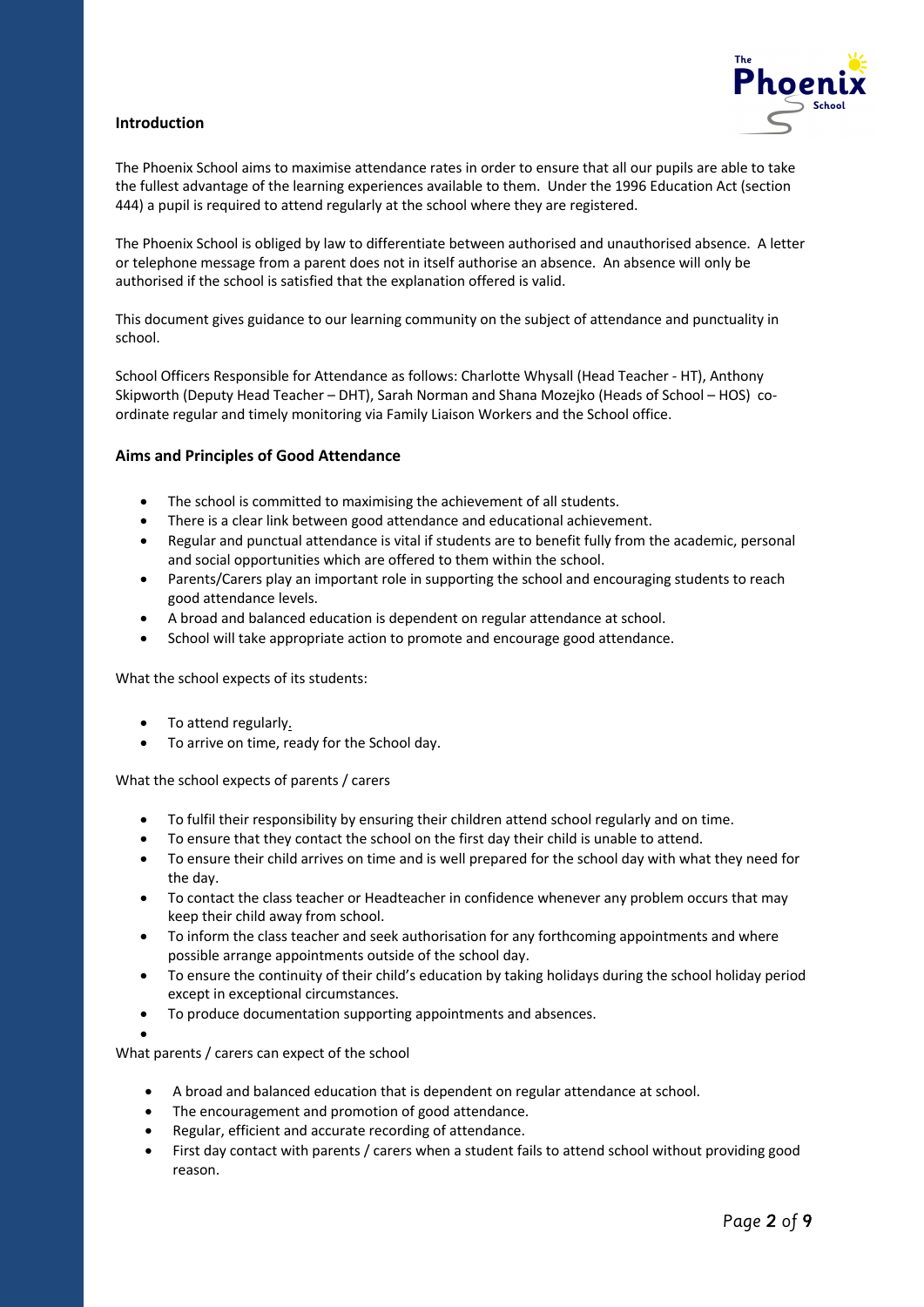

- Prompt action on any problems notified.
- Close liaison with the Educational Welfare Service to assist and support parents and students where needed.
- Notification to parents / carers of their child's attendance record through an annual report home.

In addition the Headteacher reports termly to governors regarding whole school attendance.

Attendance monitoring is part of safeguarding procedures in school and is a whole school accountability.

# **Use of registers**

#### Morning Registration

- Register are completed by staff.
- Registration is the period from 9.00 -9.20. Registers should be marked on time. Examples of valid explanations for lateness may include:
	- Problems with travel between home and school due to unforeseen/unexpected traffic issues
	- Problems with transport provided by the local education authority
- Any pupil who is not present at 9.20am must be recorded as absent, no reason yet provided (N). Pupils who arrive at school after 9.20am must sign in at the office and are recorded on the main attendance register by a member of the school office team

#### Afternoon Registration

- Afternoon registration takes place at the beginning of the afternoon session. Our registers should be completed straight away. Pupils present should be marked present with a /.
- Registers are legal documents and should never be marked by pupils.
- Once the register is closed late pupils will be recorded as 'u' unless a relevant reason is given. School registers close at 9.20am in the morning and 1.30pm in the afternoon.

# **Absence – authorised and unauthorised**

Procedures for following up absence:

- Absence maybe initially authorised by a telephone call to the class teacher / office. However, there is an expectation that a note will be written in the home school book for the teacher to read on his/her return. At the end of each week unaccounted absences will be investigated by the office and referred to the AHTs or HT if necessary.
- If pupils are absent and parents / carers have not contacted the school the office/Family Liaison workers will attempt to make contact by telephone. If parents are not on the telephone a letter will be sent direct to the parents that day. (See appendix 1)
- For children who are suspected to be "Missing in Education" we give due regard to the statutory guidance 'Keeping Children Safe in Education' when making arrangements to safeguard and promote the welfare of children.

Absence should be authorised if: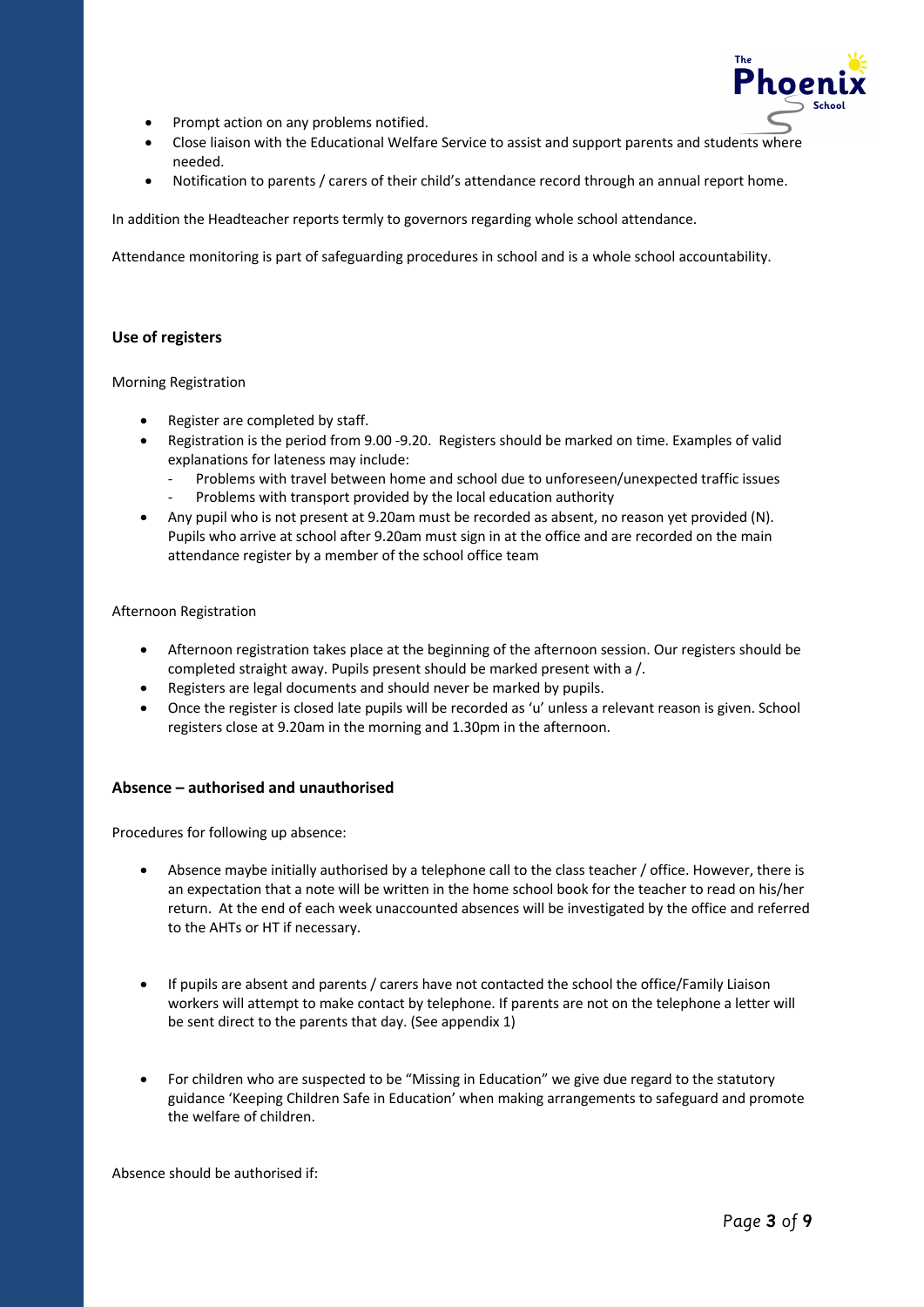

- The pupil is ill or prevented from attending by an unavoidable cause.
- The absence occurs on a day exclusively set aside for religious observance by the religious body to which the pupils' parents belong.
- The pupil does not live within walking distance of The Phoenix School and no suitable arrangements have been made by the Local Authority (LA) for any of the following:
	- o The pupil's transport to and from school
	- o Accommodation for the pupil at or near school
	- $\circ$  The LA has not facilitated the registration of the pupil at a school nearer to their home
- The pupil is the child of traveller parents who temporarily leave the area giving reasonable indication of their intention to return.
- There is a family bereavement.
- The pupil has a local authority licence to take part in a public performance and the school has given leave of absence.
- The pupil is attending an interview with either a prospective employer or in connection with an application for a place at an institute of further or higher education or for a place at another school.
- The pupil is involved in an exceptional special occasion (e.g. a family wedding of immediate family members). In authorising such absences the individual circumstances of the particular case and the pupil's overall pattern of attendance should be considered.
- No family holiday can be granted during term time this is at the head teachers discretion

Absence should be unauthorised if:

- No explanation is forthcoming from parents.
- The school is dissatisfied with the explanation.
- The pupil is staying at home to mind the house or look after siblings.
- The pupil is absent for unexceptional special occasions, e.g. the pupil's birthday.
- The pupil is away from school on a family holiday for a period of time longer that that permitted by the LA or which has not been taken in accordance with the attendance guidelines/head teachers authorisation.
- School may request medical confirmation of absence.

# **THE EDUCATION (PENALTY NOTICES) REGULATIONS 2007**

#### **Fine**

Your local council can give you a fine of £60, which rises to £120 if you don't pay within 21 days. If you don't pay the fine after 28 days you may be prosecuted for your child's absence from school.

#### **Prosecution**

You could get a fine of up to £2,500, a community order or a jail sentence up to 3 months. The court also gives you a Parenting Order.

# **TRIPS OUT OF SCHOOL / WORK EXPERIENCE**

• Educational activities (including work experience (W), educational visits (V), link courses (B) or sporting activities) are deemed to be 'educated off site', and they are therefore recorded as in **attendance** but marked accordingly.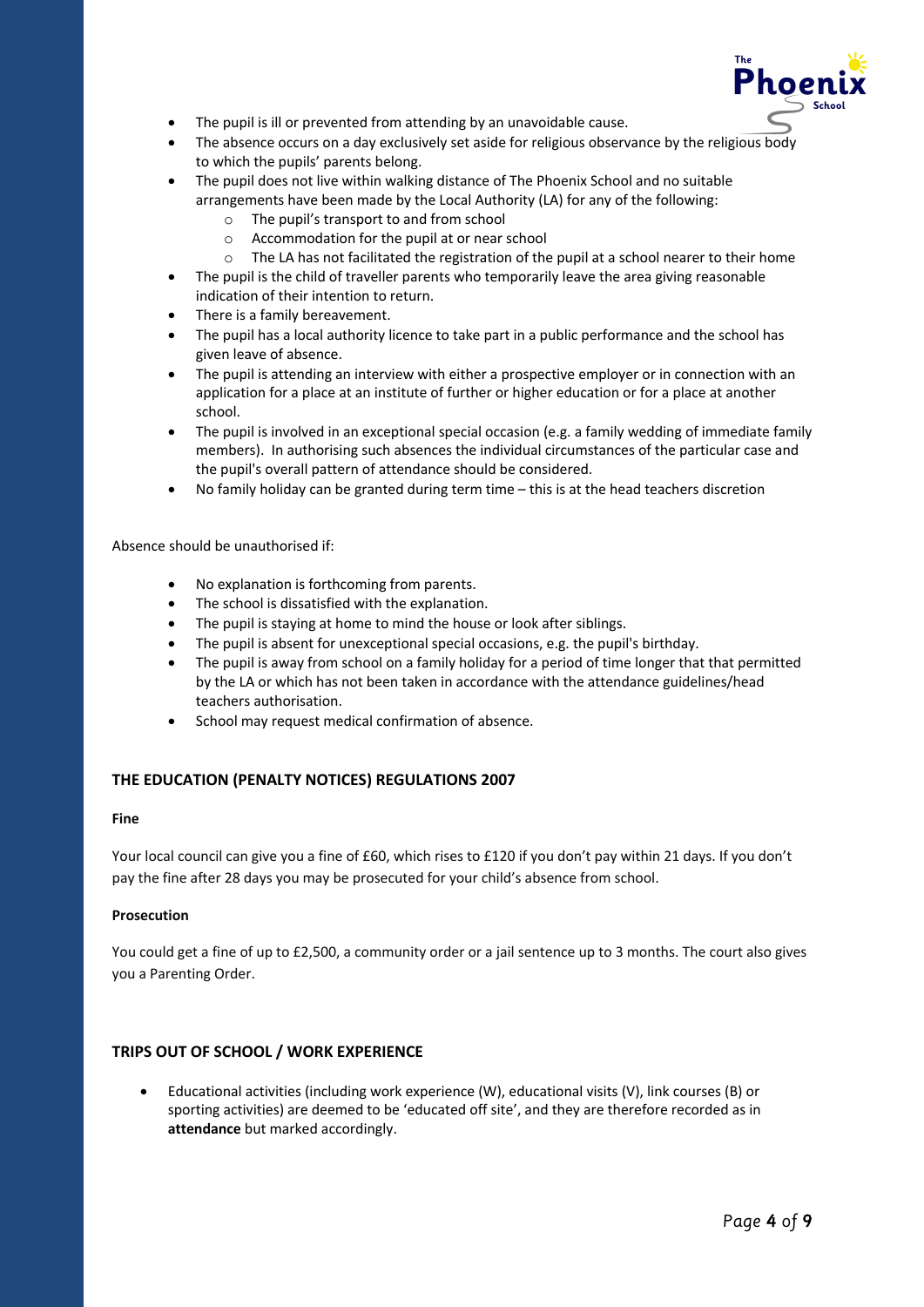

# **REWARDING, PROMOTING AND MONITORING ATTENDANCE**

- The Phoenix School will offer an environment in which pupils feel valued and welcomed. The school's ethos must demonstrate that the pupils and their parents/carers feel that their presence in school is important, so they will be missed when they are absent/late and that follow up action will be taken. Early intervention often prevents more frequent absences.
- A varied and flexible curriculum will be offered to pupils. Every effort will be made to ensure that learning tasks and success criteria are matched to pupil's needs.
- Parents are reminded regularly (via newsletters, parents' evenings, school website etc.) of the importance of good attendance.
- The school is required by law to set an attendance target. This has been set annually.

# **REGISTER CODES- Taken from DfE School attendance Guidance September 2018**

# **Absence and Attendance Codes**

The national codes enable schools to record and monitor attendance and absence in a consistent way which complies with the regulations. They are also used for collecting statistics through the School Census System. The data helps schools, local authorities and the Government to gain a greater understanding of the level of, and the reasons for absence.

The codes are:

# **Present at School**

Pupils must not be marked present if they were not in school during registration. If a pupil

were to leave the school premises after registration they would still be counted as present for statistical purposes.

Registration Code / \: Present in school / = am \ = pm

Present in school during registration.

Code L: Late arrival before the register has closed

A pupil arriving after the register has closed should be marked absent with code U, or with another absence code if that is more appropriate.

# **Present at an Approved Off-Site Educational Activity**

An approved educational activity is where a pupil is taking part in supervised educational activity such as field trips, educational visits, work experience or alternative provision. Pupils can only be recorded as receiving offsite educational activity if the activity meets the requirements prescribed in regulation 6(4) of the Education (Pupil Registration) (England) Regulations 2006. The activity must be of an educational nature approved by the school and supervised by someone authorised by the school. The activity must take place during the session for which the mark is recorded.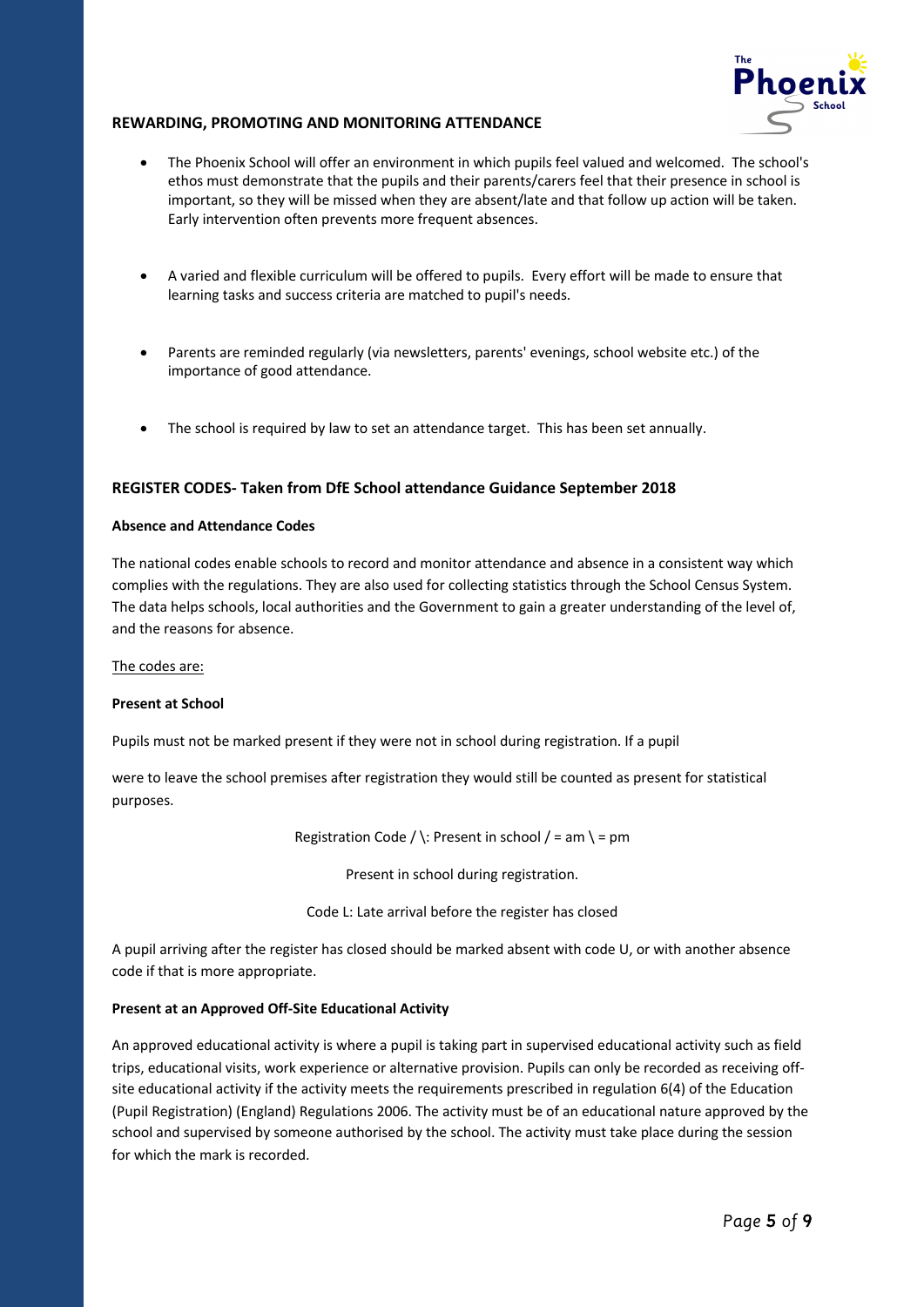

#### **Attendance codes for when pupils are present at approved off-site**

**educational activity are as follows:**

# **Code B: Off-site educational activity**

This code should be used when pupils are present at an off-site educational activity that has been approved by the school. Ultimately schools are responsible for the safeguarding and welfare of pupils educated off-site. Therefore by using code B, schools are certifying that the education is supervised and measures have been taken to safeguard pupils. This code should not be used for any unsupervised educational activity or where a pupil is at home doing school work. Schools should ensure that they have in place arrangements whereby the provider of the alternative activity notifies the school of any absences by individual pupils. The school should record the pupil's absence using the relevant absence code.

#### **Code C: Leave of absence authorised by the school**

Only exceptional circumstances warrant an authorised leave of absence. Schools should consider each application individually taking into account the specific facts and circumstances and relevant background context behind the request.

#### **Code E: Excluded but no alternative provision made**

If no alternative provision is made for a pupil to continue their education whilst they are excluded but still on the admission register, they should be marked absent in the attendance register using Code E. Alternative provision must be arranged for each excluded pupil from the sixth consecutive day of any fixed period or permanent exclusion. Where alternative provision is made they should be marked using the appropriate attendance code.

# **Code H: Holiday authorised by the school**

Head teachers should not grant leave of absence unless there are exceptional circumstances. The application must be made in advance and the head teacher must be satisfied that there are exceptional circumstances based on the individual facts and circumstances of the case which warrant the leave. Where a leave of absence is granted, the head teacher will determine the number of days a pupil can be away from school. A leave of absence is granted entirely at the head teacher's discretion.

# **Code I: Illness (not medical or dental appointments)**

Schools should advise parents to notify them on the first day the child is unable to attend due to illness. Schools should authorise absences due to illness unless they have genuine cause for concern about the veracity of an illness. If the authenticity of illness is in doubt, schools can request parents to provide medical evidence to support illness. Schools can record the absence as unauthorised if not satisfied of the authenticity of the illness but should advise parents of their intention. Schools are advised not to request medical evidence unnecessarily. Medical evidence can take the form of prescriptions, appointment cards, etc. rather than doctors' notes.

# **Code M: Medical or dental appointments**

Missing registration for a medical or dental appointment is counted as an authorised absence. Schools should, however, encourage parents to make appointments out of school hours. Where this is not possible, the pupil should only be out of school for the minimum amount of time necessary for the appointment.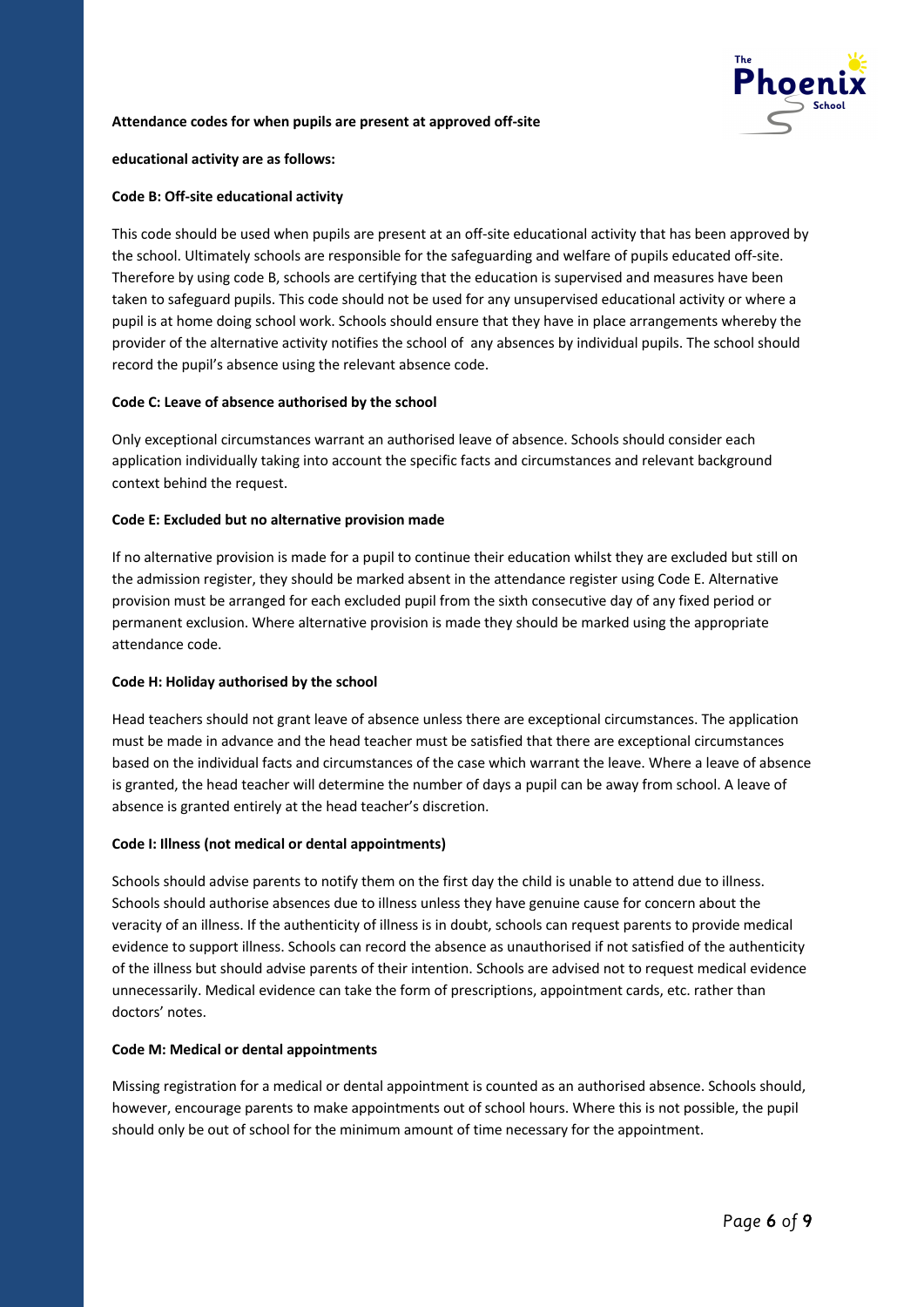

# **Code R: Religious observance**

Schools must treat absence as authorised when it is due to religious observance. The day must be exclusively set apart for religious observance by the religious body to which the parents belong. Where necessary, schools should seek advice from the parents' religious body about whether it has set the day apart for religious observance.

# **Code S: Study leave**

Schools must record study leave as authorised absence. Study leave should be used sparingly and only granted to Year 11 pupils during public examinations. Provision should still be made available for those pupils who want to continue to come into school.

# **Code N: Reason for absence not yet provided**

Schools should follow up all unexplained and unexpected absences in a timely manner. Every effort should be made to establish the reason for a pupil's absence. When the reason for the pupil's absence has been established the register should be amended. This code should not be left on a pupil's attendance record indefinitely; if no reason for absence is provided after a reasonable amount of time it should be replaced with code O (absent from school without authorisation).

# **Code O: Absent from school without authorisation**

If the school is not satisfied with the reason given for absence they should record it as unauthorised.

# **Code U: Arrived in school after registration closed**

Schools should actively discourage late arrival, be alert to patterns of late arrival and seek an explanation from the parent.

# **Administrative Codes**

The following codes are not counted as a possible attendance in the School Census:

# **Code X: Not required to be in school**

This code is used to record sessions that non-compulsory school age children are not expected to attend.

# **Code Y: Unable to attend due to exceptional circumstances**

This code can be used where a pupil is unable to attend because:

- The school site, or part of it, is closed due to an unavoidable cause; or
- The transport provided by the school or a local authority is not available and where the pupil's home is not within walking distance; or
- A local or national emergency has resulted in widespread disruption to travel which has prevented the pupil from attending school.

This code can also be used where a pupil is unable to attend because:

The pupil is in custody; detained for a period of less than four months. If the school has evidence from the place of custody that the pupil is attending educational activities then they can record those sessions as code B (present at approved educational activity). This code is collected in the School Census for statistical purposes.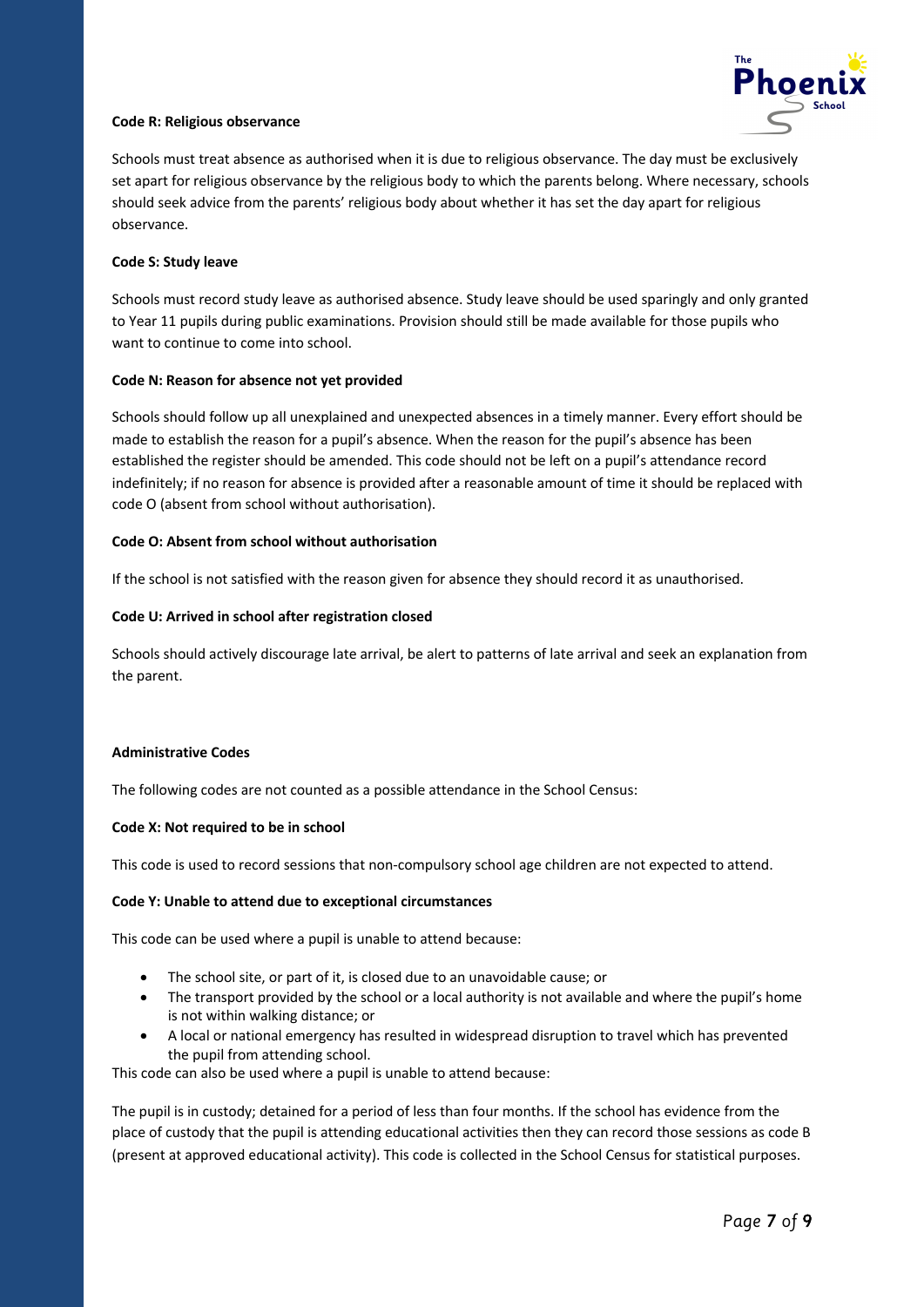

# **Code Z: Pupil not on admission register**

This code is available to enable schools to set up registers in advance of pupils joining the school to ease administration burdens. Schools must put pupils on the admission register from the first day that the school has agreed, or been notified, that the pupil will attend the school.

# **Code #: Planned whole or partial school closure**

This code should be used for whole or partial school closures that are known or planned in advance such as: between terms; half terms; occasional days (for example, bank holidays); weekends (where it is required by the management information system); up to five non-educational days to be used for curriculum planning/training; and use of schools as polling stations.

# **EVALUATION**

- Attendance is discussed weekly by AHTs, Family Liaison and Office staff responsible and fortnightly with SLT weekly figures to SLT meeting.
- These figures will be analysed by SLT and discussed at sub-committee level termly with Governors
- The policy will be reviewed regularly.

Attendance statistics for the school are submitted to the Local Authority on a regular basis. The schools attendance target is set in the Autumn term for the academic year.

| Written by: Charlotte Whysall | Date: November 2019 |
|-------------------------------|---------------------|
| Approved by: DRAFT            |                     |